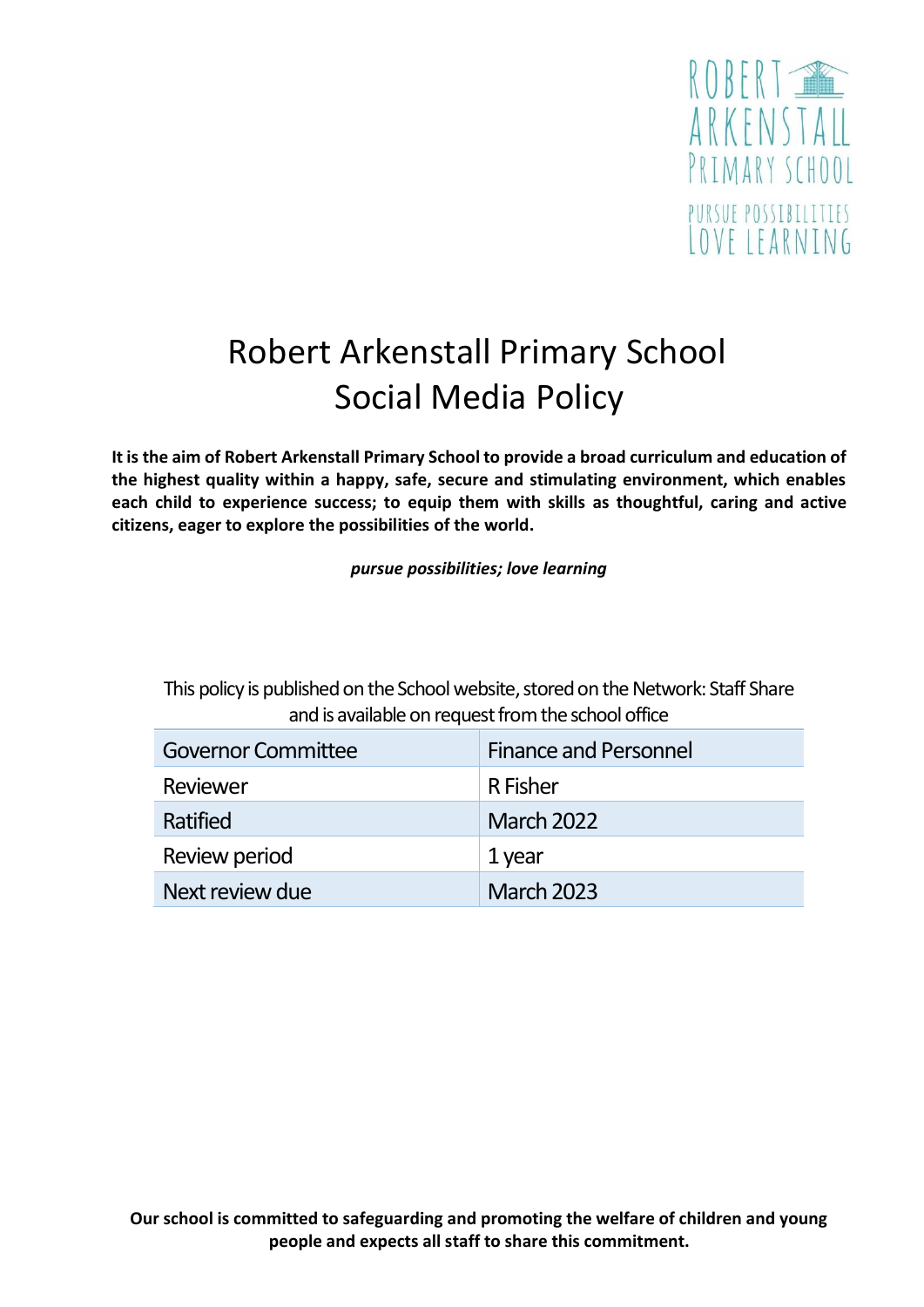#### **What is Social Media?**

For the purposes of this policy Social Media refers to websites that enable people to interact with each other in some way. Social Networking Applications include, but are not limited to: blogs, online discussion forums, collaborative spaces, wikis, media sharing services, micro-blogging applications. Examples include Twitter, Facebook, YouTube, Blogger.

#### **Introduction**

The widespread availability and increasing use of social networking brings opportunities for adults and young people to engage and communicate with audiencesin new and exciting ways. This brings with it both benefits and risks to both pupils, staff and the good reputation of our school. This document outlines guidelines for using such services and technologies effectively and appropriately.

#### **Scope and Purpose**

The primary purpose of this policy is to clarify for employees, governors and others associated with the school (referred to in this document as school representatives) how they should conduct themselves when using all forms of social media sites. If followed it should minimise any risk that they may place themselves or pupils in. This will, in turn, avoid situations where safeguarding issues may arise, the school be brought into disrepute or professional relationships compromised.

#### **Code of Conduct**

A code of conduct is promoted with the aim of creating a cooperative workforce, where staff work as a team, have high values and respect each other; thus creating a strong morale and sense of commitment leading to increased productivity. Please remember, you are ambassadors for the school at all times and your online presence WILL reflect upon the school. Keep your personal and professional lives separate. School representatives must act professionally at all times and must not, through their actions or inactions, bring the school into disrepute.

School staff are expected to maintain a professional distance from pupils, and therefore should not be involved in social networking with pupils either in or outside of school. See document: *Guidance for Safer Working Practice for adults who work with children and young people.* 

## **At The Robert Arkenstall Primary School it is our aim that all school representatives:**

- Are personally responsible for the content they publish on social media
- Should never post anything that may be deemed detrimental to the school or its reputation
- Should behave with professional discretion at all times
- Should behave respectfully and considerately at all times we do not make rude, defamatory, derogative, threatening or inappropriate comments about the school or anyone at or connected with the school. Such posts may be seen as libellous.
- Should use social networking responsibly ensure that our personal/professional reputation, or that of the school is not compromised at any time
- Are prohibited from using the school's logo/badge without official permission
- Should respect confidentiality of pupils and others, and of confidential information we do not disclose personal information about members of the school community
- Should ensure that what is posted is truthful and accurate and not misleading, ambiguous or wrong.
- Should make it clear that your views are not those of the school and that you are not posting in any official capacity, where such clarification is appropriate. It is advisable for staff members to avoid identifying themselves as members of staff of the school on social media.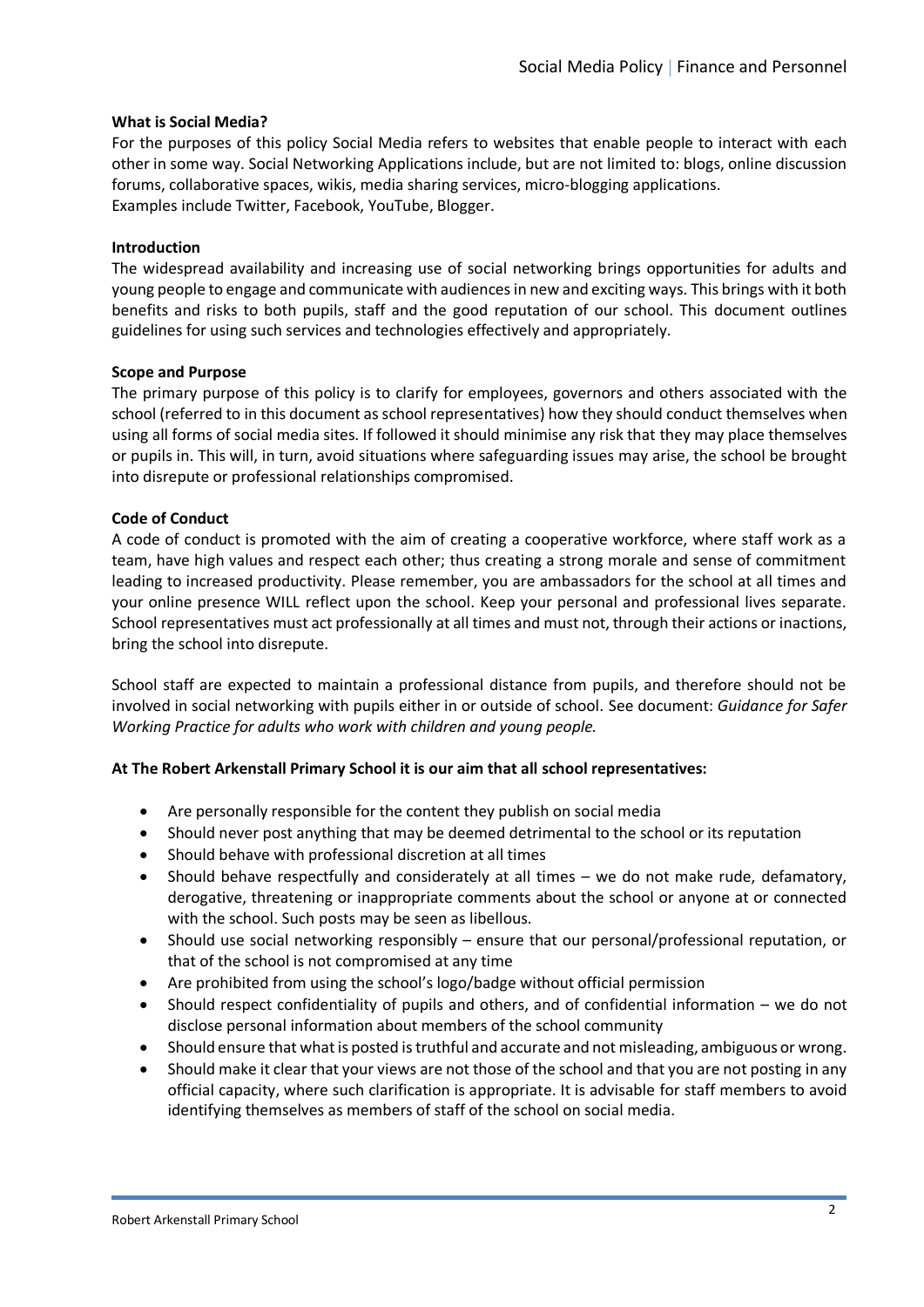- Are advised to refrain from publishing any personal or sensitive information on social media websites e.g. home address, telephone number or any information relating to personal bank accounts
- Avoid posting photographers/videos which include you or others wearing clothing with the school badge on.
- Should be aware of the importance of reporting any concerns about unacceptable practice or behaviour.
- Should never 'follow', 'friend' or engage in any way on social media with any minor who is, or was, a pupil at the school (and is still a minor) unless that pupil is a member of your family or under your guardianship.
- Should exercise a high degree of caution when considering 'following', 'friending' or engaging in any way on social media with parents of pupils at the school. This is especially important if you are a member of staff at the school. If you do become a 'friend' to such a parent never discuss, on social media or elsewhere, anything to do with school which is of a confidential nature. If you are both a school representative and a parent, we advise that you ensure your security settings allow friends only. Exercise your professional judgement and always err on the side of caution. If unsure, seek advice from a member of the Leadership Team.
- Should ensure that any communication from a child connected with the school is drawn to the attention of the Head immediately, or in their absence to one of our Child Protection Officers (See Safeguarding Folder in Staff Room).
- Will immediately report, as above, if they are made aware of any inappropriate communications involving any child and social networking.
- Are advised not to accept friend requests on social media from parents unless they are a family member or the friendship predates their employment in school.
- Are encouraged to set their Privacy Setting to the highest level and should be familiar with Privacy Settings of the applicable social media tool which allow 'friends only.'
- Should be aware that it is illegal for an adult to communicate with others using digital media, giving their age as that of a child.
- Copyright laws apply online.

## **Please note, these guidelines apply to posts made anonymously by you or under an alias.**

## **Access to social media on school premises**

School equipment may only be used to access and post to social media by official users or as part of any approved curriculum activities. School equipment must not at any time be used for personal access to social media.

School representatives may use personal devices they own to access social media during free time in the school day, provided this is done responsibly and away from the presence of pupils and ensures that pupils are protected from inappropriate content. (ref also the school's Mobile Phone Policy).

## **Employees should be aware that the use of social media in a manner contrary to this policy may result in disciplinary action.**

#### **Top Tips**

Regularly search for your name on the internet to see what information others can find out about you. View your page or account as an anonymous user to see what information others can see.